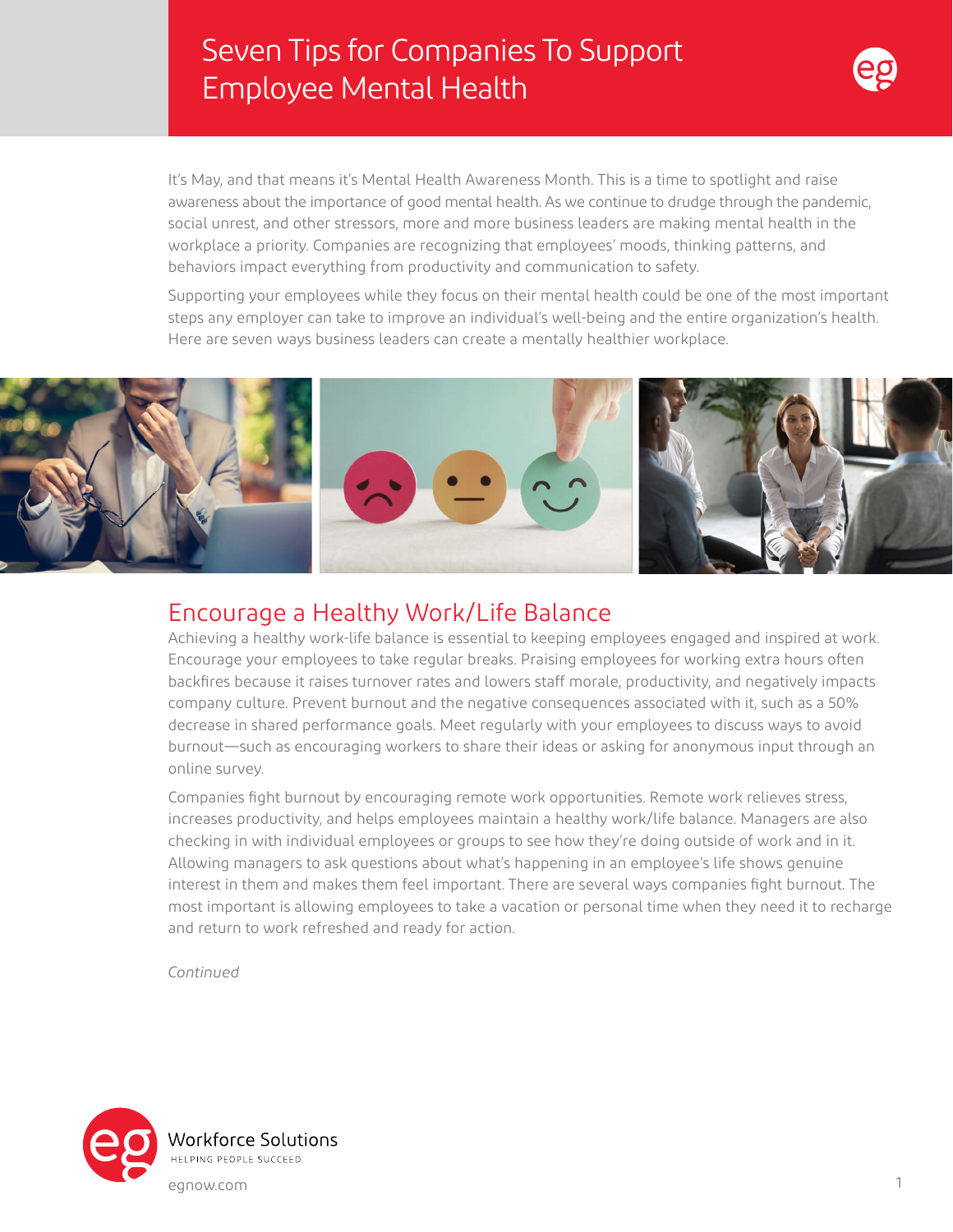

#### Make Mental Health Part of Company Culture

91% of employees believed that a company's culture should support mental health. As a leader, you can encourage and reinforce good mental health at work by making it part of your company culture. By developing a culture to help those who struggle and communicating how they can receive it, you'll create a supportive workplace environment. Making mental health part of company culture looks like having an open and safe place where employees can raise any concerns or talk about difficult issues in or out of the workplace. A simple way to start this process is to make time in one-on-one meetings with your employees. These can occur every week, every other week, or once a month.

You can also hold workshops to discuss topics such as managing stress, time management, conflict resolution, and communication skills. Allowing employees to learn new skills will enable them to feel more confident when dealing with challenging situations at work. This can strengthen relationships between employees and employers and allow both parties to communicate more effectively.

### Offer Mental Wellness Tools

Many mental issues go untreated because employees do not recognize the signs and symptoms of mental illness. To help raise awareness and encourage employees to get help, many companies offer screening tools and resources. If your company does not provide mental health benefits, consider adding these services to boost employee morale and help people who need support. Apps such as Calm for Business or Headspace for Work can make emotional wellness more achievable for your employees.

Mental Health America offers free screening tools to help employees anonymously assess their risk factors for common mental health conditions like depression or anxiety. Employees who recognize that they are at risk for such issues may be more likely to seek treatment. Mental Health America has tools, such as blogs on how to live mentally healthy, recovery guides, and support tools which can be found on their website under the "live mentally healthy" tab.

*Continued*

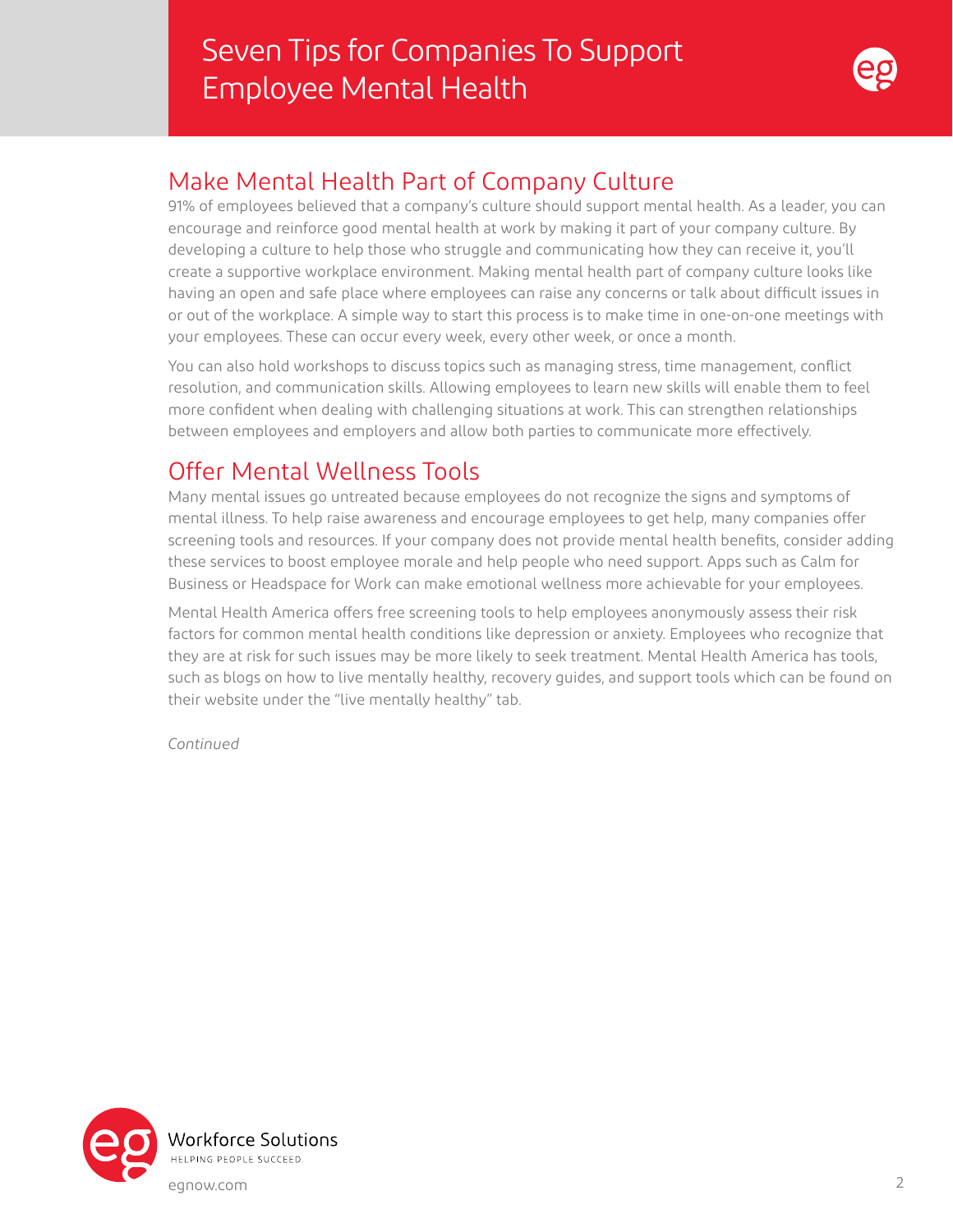## Seven Tips for Companies To Support Employee Mental Health



#### Highlight EAP Benefits

Offering EAP (Employee Assistance Program) benefits that allow employees to access a handful of free therapy sessions is essential. However, many companies fail to spend enough time reminding employees how they can access and use these services. It's crucial employers take steps to ensure their workers get the help they need.

While employers cannot force employees to use EAP, they can encourage them. When you remind your employees how much the program benefits them also remind them it's free and confidential. Reminding your employees that they have access to EAP is one way to ensure that they take advantage of this valuable resource.

#### Prioritize Wellness

Employee health is a top priority for many employers. 54% of employees believe that their companies are focusing on mental health equally or more than other priorities. When employees feel good, they are more productive and tend to miss less work. Some companies promote employee wellness, such as meditation, fitness centers, or by providing healthy snacks and drinks. Some companies even offer lunchtime yoga classes or meditation sessions before meetings so employees can clear their minds and reduce the buildup of stress.

Employers who want their employees to have a healthy work-life balance should exemplify how it's done. Setting boundaries as a boss will show your employees that it's essential to have time away from work and not expect immediate responses during non-business hours. For example, don't email after working hours or make requests on weekends. By setting boundaries, you are encouraging other people to do the same.

## Offer Growth and Development Training

Employers should provide their employees with personal growth and development training. This is especially important for employers who want to keep their staff healthy and happy. To keep your employees happy and engaged, give them personal growth and development training. It's vital for employers to recognize the effects of stress on their employees.

The more your team members know about self-care and resiliency strategies, the less likely they are to be stressed out or burnt out by work. For example, a few half-day workshops held throughout the year on balancing your work and personal life, stress management, or goal setting will go a long way towards preventing problems and emphasizing the importance of building healthy strategies in your daily life.

*Continued*